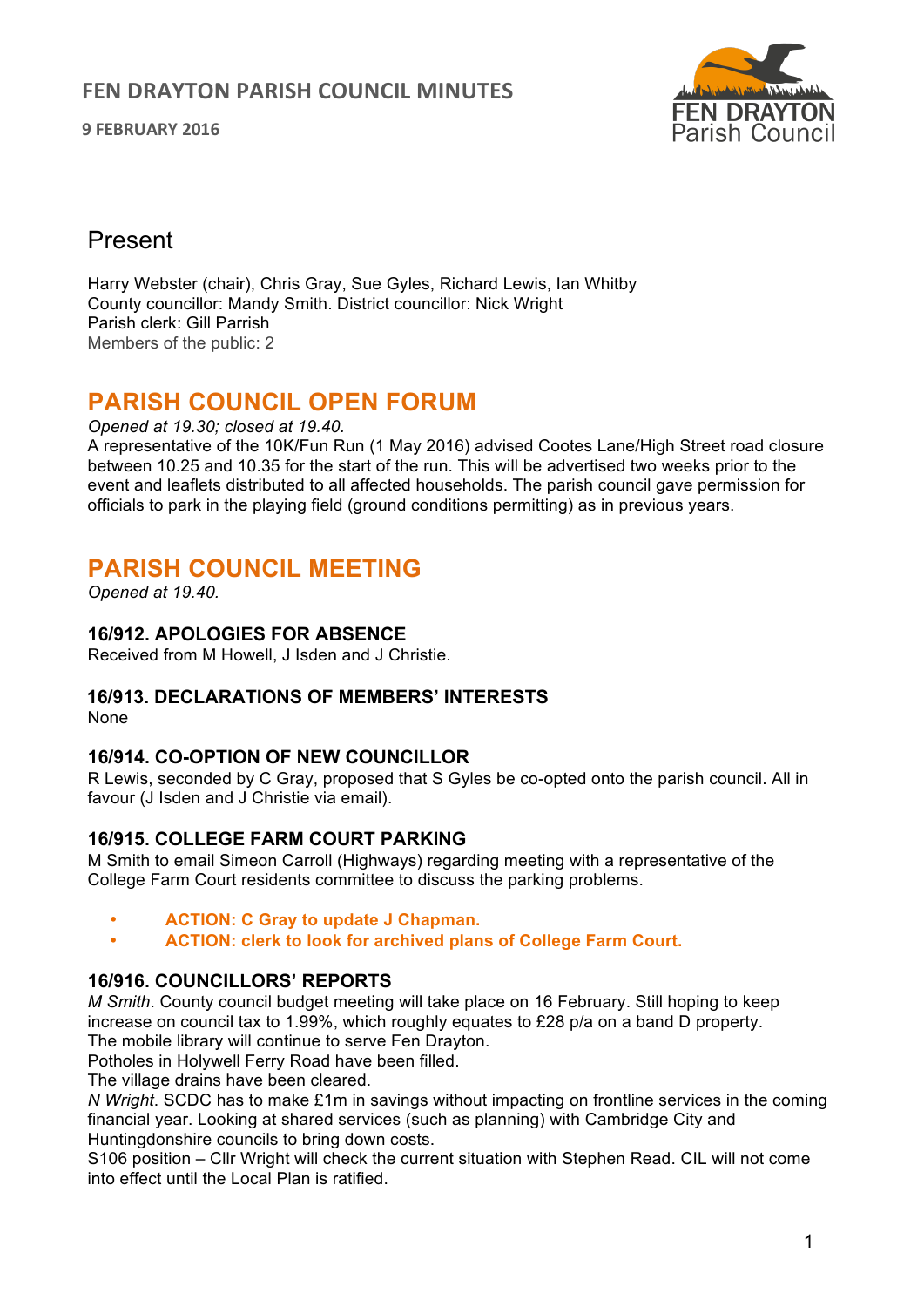**9 FEBRUARY 2016**



## **16/917. LOCAL CRIME/PCSO**

Home protection clinic – date suggested by Rachel Webb is 22 March. This falls within the Easter school holiday so needs to be put back to April.

• **ACTION: clerk to liaise with the police to change the clinic date.**

## **16/918. MINUTES OF THE LAST MEETING**

I Whitby, seconded by C Gray, proposed the January minutes as correct. All in favour.

## **16/919. ACTIONS/UPDATES FROM PREVIOUS MEETINGS**

(16/909) Mower service is booked in with Ibbetts (to deliver and collect).

(16/909) H Webster unable to get hold of Pat Matthews. Will follow up by email.

(16/909) New dog waste bin to replace damaged one by the pavilion has been ordered.

(895) S O'Neill would be happy to deal with Sport England funding application form.

(895) Quotations for Mac containers have been received. However it is felt that renovation of the existing building would be the better option, visually. Quotations for renovation work, based on plans drawn up by Alan Lamb last October, need to be obtained before requesting any funding.

#### • **ACTION: H Webster to ask AA Taylor to provide an estimate for the pavilion.**

#### **16/920. CORRESPONDENCE RECEIVED**

- 1. 3/2/16 A parishioner offering business skills to the parish council (email).
- 2. 1/2/16 Local Plan skeleton programme published (via email, distributed to all).
- 3. 16/1/16 A parishioner offering services to the parish council (via website).
- 4. 11/1/16 A14 landowners meetings (letter, received 21/1/16).

## **16/921. VILLAGE LANDSCAPING/TREES/MAINTENANCE**

The handyman has put up the new dog waste bin near the lock-up. The clerk emailed SCDC to add the bin to the emptying rota.

Planters for the benches in the Plantation. This can wait until J Isden has returned from holiday. It was agreed that the handyman's hours could revert to four per week, as of this week, as the grass and hedging is now growing.

There is a lot of litter around the A14 end of Mill Road from the Shell garage again.

• **ACTION: clerk to report litter problem to Highways.**

## **16/922 DEFIBRILLATOR FOR VILLAGE HALL**

There is no funding for defibrillators until April. The cost to FDPC will be £400. R Lewis, seconded by C Gray, proposed that the purchase goes ahead in April. All in favour.

• **ACTION: H Webster to order defibrillator.**

## **16/923 PLANNING**

#### **New applications:**

S/3045/15/FL 1B High Street. Erection of fence. Extension of deadline until 10/2 requested so this may be discussed today.